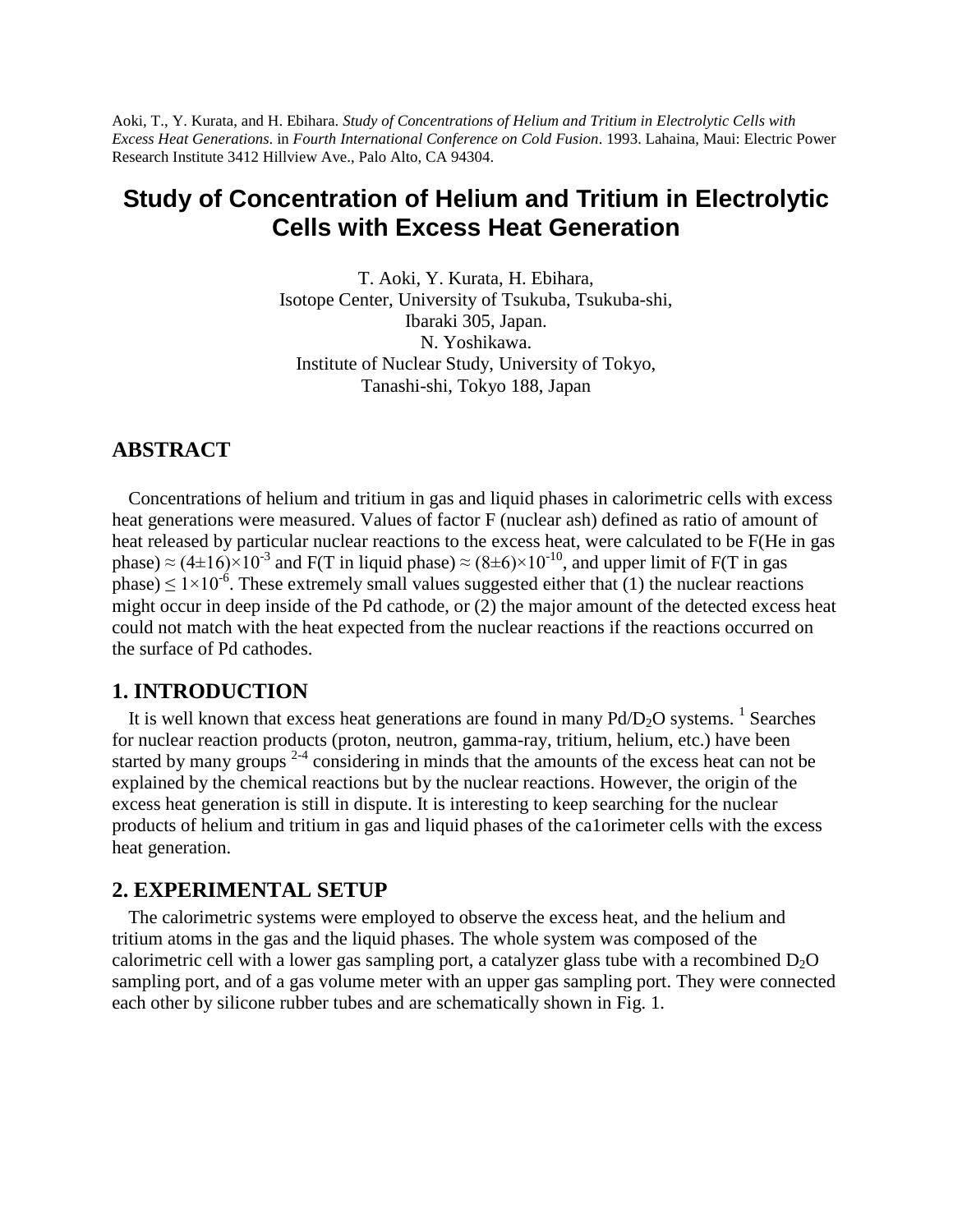

**Fig. 1. Schematic diagram of the softly closed calorimetric cell.**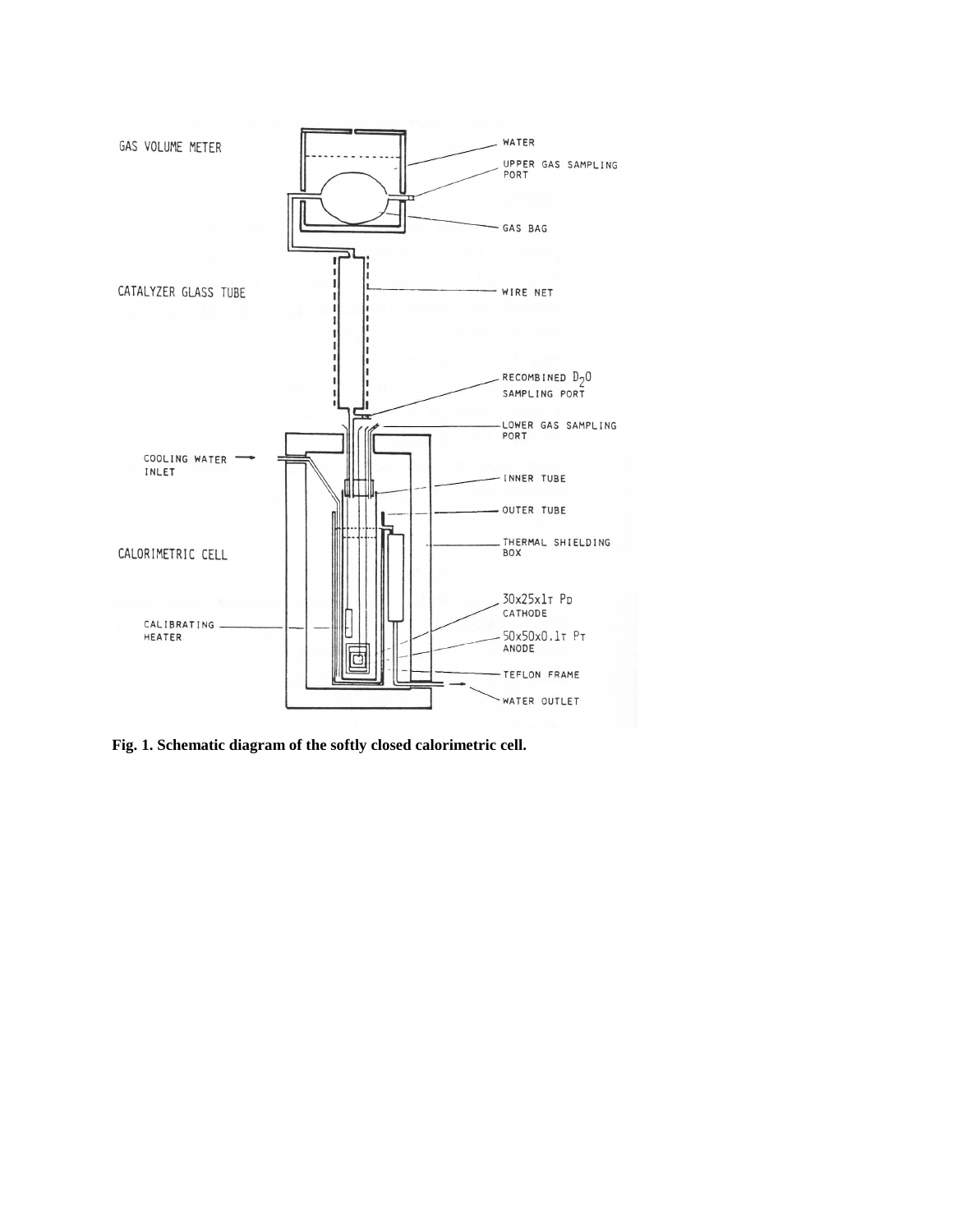

**Fig. 2. Typical heat calibration for calorimetry.**



**Fig. 3. Excess heat generation vs. current density.**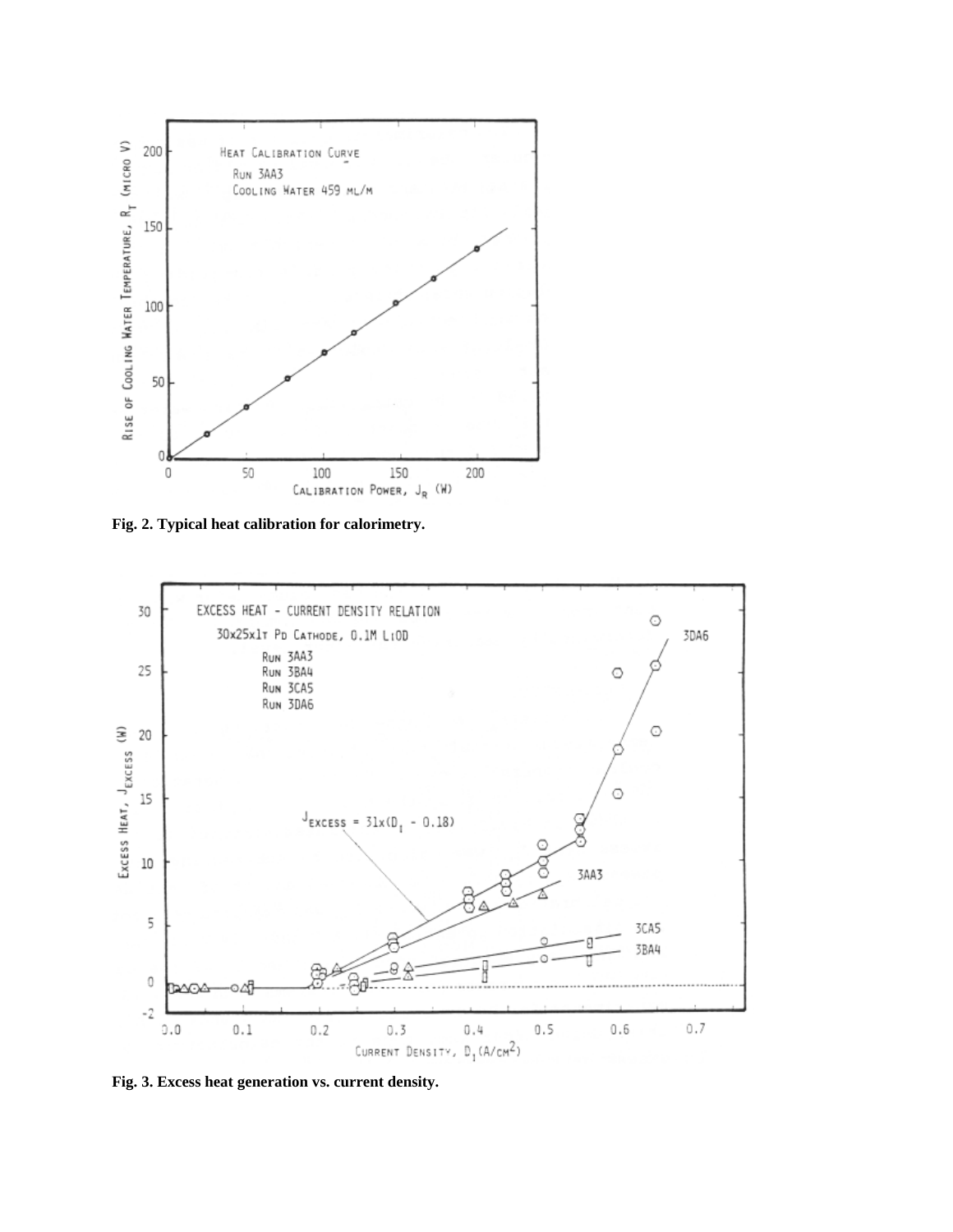The calorimetric cell itself was composed of an inner tube, an outer tube and a thermal shielding box. A cathode of  $30 \times 25 \times 1$  t Pd sheet (Tanaka Kikinzoku Corp.) was sandwiched between two  $50 \times 50 \times 0.1$  t Pt anodes. Both the cathode and the anodes were supported by a 10 mm teflon frame. A calibrating heater, the lower gas sampling port, a gas guiding tube and electrolytic solution were put in the inner tube together with the cathode and anodes. Electrolytes were 0.1M LiOD heavy water solution or 0.1M LiOH light water solution. The inner tube was shielded by a plastic stopper with a gas guiding tube. The inner tube was settled in the outer tube. Running water was introduced to the outer tube at constant flow rate to cool down the inner tube. Two thermocouples were put at an inlet and an outlet of the coolant for the calorimetry, which was monitored by a personal computer. The outer tube was hold in a thermal shielding box with heat insulating materials. The catalyzer glass tube contained platinum black powders and was wrapped in a wire net for safety. The gas volume meter was a plastic water container in which a gas bag was immersed. The gas volume was determined by measuring the water level.

# **3. CALORIMETRY**

Calorimetry was made by observing differences between temperatures of coolant at the inlet and the outlet. Rise of the coolant temperature due to Joule power generations in the inner tube was calibrated by the heater. A typical calibration curve is shown in Fig. 2 with an estimated error of less than  $\pm 0.5$  W. Excess heat J<sub>ex</sub>, was calculated by subtracting net input Joule power,  $(E_{cell}-E_{diss})\times I$ , from observed amount of heat determined by the calibration curve, where  $E_{cell}$  was measured cell potential, E<sub>diss</sub> was the dissociation potential (1.48 V and 1.54 V for the light water and the heavy water, respectively) and I was the cell current.

Two experiments for Pd/H<sub>2</sub>O systems (Run 3AA7, 3BA8) and four experiments for Pd/D<sub>2</sub>O systems (Run 3AA3, 3BA4, 3CA5, 3DA6) were tried using four same type of the calorimetric systems. The excess heat generations were found not for the two H<sub>2</sub>O systems but for all the four D<sub>2</sub>O systems. A small amount of the excess heat was dependent on densities of the cell currents  $D<sub>I</sub>$  as shown in Fig. 3. One can see a threshold current density of about 0.18 A/cm2. For Run 3DA6, the excess heat generation is given roughly as  $J_{ex}[W] \approx 31 \times (D_I[A/cm^2]-0.18)$ .

# **4. HELIUM GAS**

Concentration of helium gas was measured by a gas chromatographic method during electrolysis. A small volume of molecular sieve 5A grains were packed in two 3 mm  $6 \times 10$  m long stainless steel pipes. Argon carrier gas was led to the pipes at constant flow rate of 16 ml/min. Gas samples of 1 ml were ejected by a syringe into the one of the pipes. Disturbances due to helium and other impurity gases were sensed by a thermal conductivity detector, whose signals were stored by a recorder as a function of retention time. Gas sampling was made at the upper gas sampling port of the volume meter by extracting the inner gas in the bag into the syringe.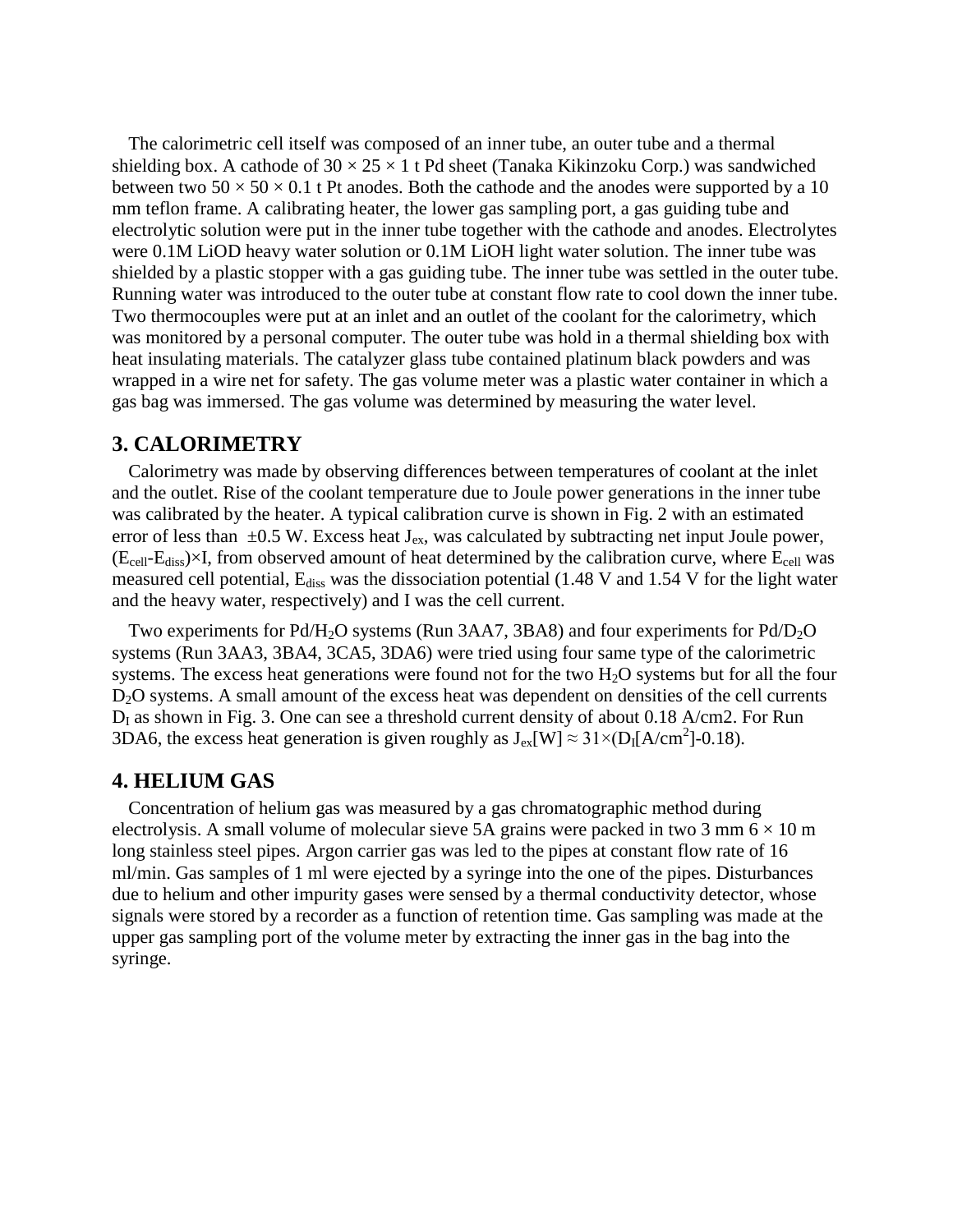

**Fig. 4. Gas chromatograms for the D2O cell with the excess heat generation, the H2O cell without the generation and for the air as reference.**

Measurements were done for the one D<sub>2</sub>O cell with the excess heat generation of (4.8  $\pm$  0.5) W and for the two  $H_2O$  cells without the generation. Fig. 4 shows typical gas chromatograms for the  $D_2O$  cells and the  $H_2O$  cells, and a chromatogram of air in the experimental room, which played a role of concentration references (He  $5.24 \times 10^{-4}$ , Ne  $1.81 \times 10^{-3}$ ,  $O_2$  20.9, N<sub>2</sub> 78.0 volume %). Taking the measured helium gas concentrations and the gas volume determined by the volume meter into account, production rates (He atoms/sec) were calculated as  $(4.5 \pm 1.5) \times 10^{10}$  for the D<sub>2</sub>O cell and  $(4.1 \pm 1.5) \times 10^{10}$  and  $(3.9 \pm 1.5) \times 10^{10}$  for the two H<sub>2</sub>O cells. Therefore, assuming the excess heat generation had relation with the helium production, the net helium production rate for the (4.8  $\pm$  0.5) W excess heat was (0.5  $\pm$  2.1)  $\times$ 10<sup>10</sup> He atoms/sec.

#### **5. TRITIUM WATER**

Samples of 1 ml recombined heavy water were collected at the sampling port of the calorimetric D<sub>2</sub>O cell with the constant excess heat generation of  $(3.4 \pm 0.5)$  W for every 16 days. Concentrations of the tritium in the samples were measured by liquid scintillation counting method. A net increase of  $(1.0 \pm 0.7)$  dpm/ml in disintegration rates over the 16 days was found after collecting long term drifting of the scintillation counter. This value led to  $(5.6 \pm 3.9) \times 10^9$  T atoms in 600 ml electrolyte. Therefore, tritium production rate under the condition of  $(3.4 \pm 0.5)$ W excess heat generation was  $(4.0 \pm 2.8) \times 10^3$  T atoms/sec.

# **6. TRITIUM GAS**

A proportional gas chamber was developed to measure energy spectrum of beta-rays emitted from the tritiumatoms. The chamber consisted of an anode with five 20  $\mu$ m sense wires and six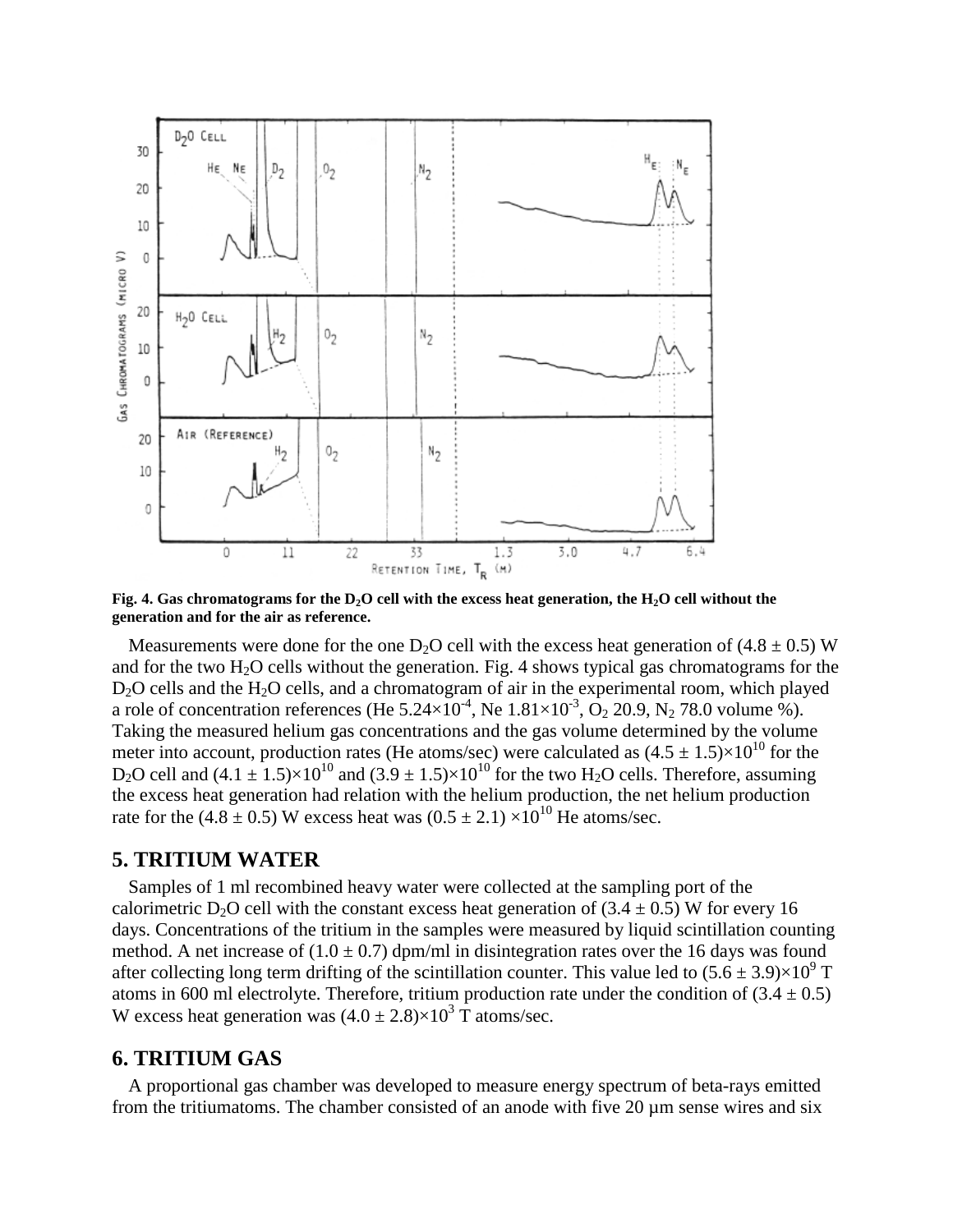100 µm potential wires, and of two cathodes of 100 µm mesh. The effective area was 50 mm  $\times$ 140 mm and the thickness was 10 mm. The chamber was shielded by lead blocks and surrounded bi aluminum and lucite plates. Pulse signals from the sense wires were amplified and were accumulated by a pulse height analyzer (hereafter PHA). The signals due to cosmic rays were relected by anti-coincidence plastic scintillation counters which covered the surface of the chamber. Energy calibration spectrum was measured using 5.9 keV X-rays from Fe source, and is shown in Fig. 5 with a background spectrum.

The tritium concentration in gas phase of Run  $3CAS D<sub>2</sub>O$  cell with the excess heat generation was measured. The gaseous sample (20 ml) was taken from the lower gas sampling port of the cell. It was put into the chamber, after the counter gas  $(Ar + 10\% \text{ CH}_4)$  flow was stopped. Successive 600 sec spectrum measurements were performed 5 or 6 times, after readjustments for small gain downward shift were made by increasing the bias with the help of the  ${}^{55}Fe$  X-ray, and these spectra were finally summed up.



#### **Fig. 5. Spectra of background (a) and X-ray of <sup>55</sup>Fe (b).**

The energy spectra were integrated in the range from 0.2 keV to 12 keV to obtain averaged counting rates. Taking detection efficiency of 0.5 into account, the disintegration rate was (0.90  $\pm$  0.06) dps/20 ml.

For comparison with this concentration, similar measurements were done for the  $H_2O$  cell without the excess heat generation, and for pure  $D_2$  gas, pure  $H_2$  gas and the air. However, quite similar values as for the  $D<sub>2</sub>O$  cell were obtained for these references.

Therefore, subtracting the values of the references, the expected net disintegration rate of the D<sub>2</sub>O cell was calculated to be  $(0.00 \pm 0.08)$  dps/20 ml, where the excess heat generation was (3.5  $\pm$  0.5) W and the cell current was 7.5 A (D<sub>I</sub> = 0.5 A/cm<sup>2</sup>).

# **7. NEUTRON AND GAMMA-RAY**

Measurements were made for fast and slow neutrons and gamma- rays by using a 5 cm diam.  $\times$ 5 cm long liquid scintillation neutron detector, a <sup>3</sup>He gas neutron detector and a 5 cm diam.  $\times$ 5 cm long NaI(T1) gamma-ray detector, respectively, along with the PHA system. The detection